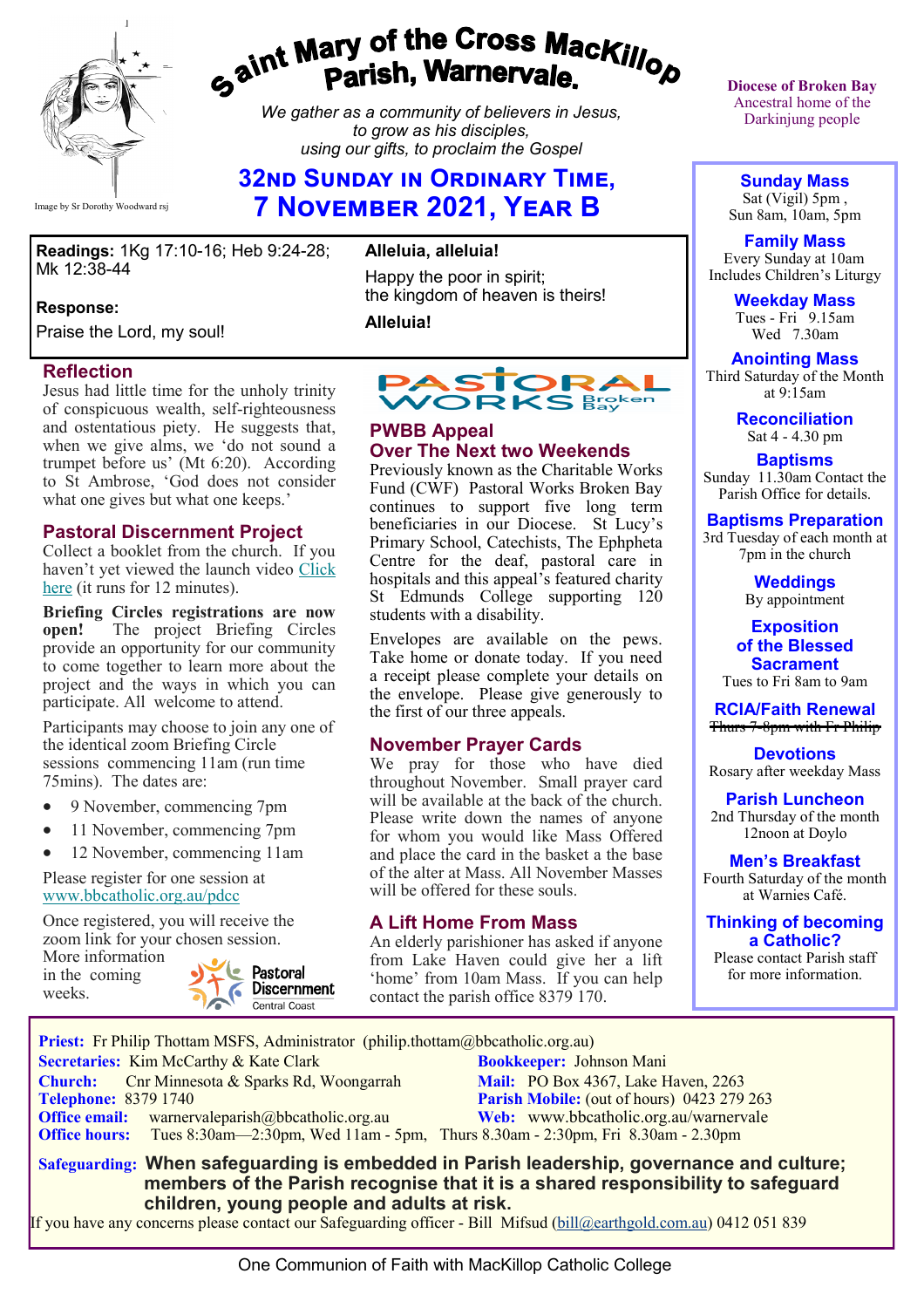#### **First Holy Communion**

Our parish will celebrate First Holy Communion on **Saturday 4th December at 8am, 10am and 2pm** for all children in year 4 or older. The children **must have had made** 

**their first Reconciliation** to be able to make their First Communion

#### **Baptism Information Evening**

The Baptism information evenings will resume **Tuesday 16th November at 7pm in the Church.** 

#### **MacKillop Luncheon 9/12/21**

The Mackillop luncheon will resume just in time for some Christmas cheer on Thursday 9/12 (then every 2nd Thursday of the month). See you at 12 noon at the Doylo.

#### **Social Justice**

#### **Wisdom from Catholic Social Teaching.**

Every Pope from John XXIII on has issued statements advocating care for the planet. Now Pope Francis is helping us to understand stewardship in a less human-centred and more mutual way. We are in communion with our fellow creatures who also sustain and care for us. He has shifted the language to care for our common home in a relationship based less on duty and more on love.

We are being challenged to understand that we do not stand outside of creation but are part of it, "joined in a splendid universal communion" with other creatures. We are in communion with all creation, the "ultimate purpose of other creatures is not to be found in us. Rather, all creatures are moving forward with us and through us towards a common point of arrival, which is God".

#### **If you wish to come to our meetings please email Chris Firmstone on chrisfirmstone@gmail.com.**

*Social Justice Committee Warnervale Catholic Church* 



**[www.marymackillopsocialjustice.wordp](http://www.marymackillopsocialjustice.wordpress.com) ress[.com](http://www.marymackillopsocialjustice.wordpress.com)**

#### **Anointing Mass Resumes 20/11/21**

This month the anointing Mass will resume on the third Saturday of each month at 9:15am

#### **Catholic Mission Appeal**

World Mission month was celebrated in October. As we have been unable to have our 2021 parish appeal to assist the Good Shepherd sisters in Bankok please give generously by free call 1800 257 296 or by going online at catholicmission.org.au/thailand or by using the below QR code,







#### **HSC Prayer**

On Tuesday 9 November year 12 will commence their HSC. Please pray for all our students who are doing their HSC.

*Heavenly Father, I pray that you give the HSC students the strength to think positive throughout their examines and believe in you and everything that you have given them. I pray that they continue to stay strong under the pressure of their examine. I pray that Lord, you can support them and give strength to their families and friends to continue giving encouragement to them.*

*Amen.*

#### **Catechist Corner**

**Please consider becoming a Catechist or a Helper to a catechist and help keep our presence in our Public Schools.**

**Are you called to serve as a witness to your faith?**

If you have ever thought about becoming a catechist, now is a good time to teach, or assist an experienced catechist, in one of our public schools in 2022. Click on the link for more information or contact your Parish Catechist Coordinator via the Parish Office.

**CCD**<br>BROKEN BAY

[https://www.youtube.com/](https://www.youtube.com/watch?v=hDlDhBQGTbA) [watch?v=hDlDhBQGTbA](https://www.youtube.com/watch?v=hDlDhBQGTbA)

#### **Monday 8 November** 9:15am Communion Service

**Tuesday 9 November Dedication of the Lateran Basilica** 9:15am Mass

**This Week**

**Wednesday 10 November St Leo the Great**

7:30am Mass 9:15am Mass

**Thursday 11 November St Martin of Tours** 9:15am Mass

**Friday 12 November St Josaphat** 9:15am Mass

**Saturday 13 November** 4:00pm Reconciliation 5:00pm Mass

**Sunday 14 November** 8:00am Mass 10:00am Mass 5:00pm Mass



**Return and Earn** 

*This week we raised \$65.70*

Please remember containers are to be empty of liquid; not crushed or broken and *must display 10c refund logo for scanning.*

Thanks for donating your recycling and thanks to Steve and Michael.

#### **Evangelisation Challenge**

This month we ask parishioners to: *Ask a friend or family member to pray for you - or you for them - if anyone is going through a difficult situation.*

## **Coronavirus restrictions**

**All public Masses have been reinstated**. The church capacity is 138 people (4sq metre rule) The obligation to attend Sunday Mass remains lifted until 1 December.

The **Church is open** to the public for private prayer and masses.

**Masks** must be worn in the church

**Baptisms, Weddings and Funerals**  maybe celebrated for up to 100 people.

Please remember to **always use the QR code** when entering the Church Please continue to **social distance** and use hand sanitiser.

Please remember our sick: Anne Firmstone, Con Pantos, Terence McBride, Allan Curtis, Jim Swanson, Finn McConnon, Justin Lonergan, Cara De Guzman, Olga White.

Deceased/Anniversary: Moore & Langliey Families, Pamela Skewes, Victor B Carreon, Burnette Vassallo, E Vassallo, Frank Costa, Yvonne Sue Rodenbaugh, V.M Santhosh, Christine Casey, Doris Attard.

Mass Intentions: Polito & Aloisi Families, Peter Walsh, Frank Walsh, Hector Serpes, Brandi & Jessica Lozario, Leanne Portman, George & Helen Pantazopoulos, Dulce Gica, Frank Filciotto.

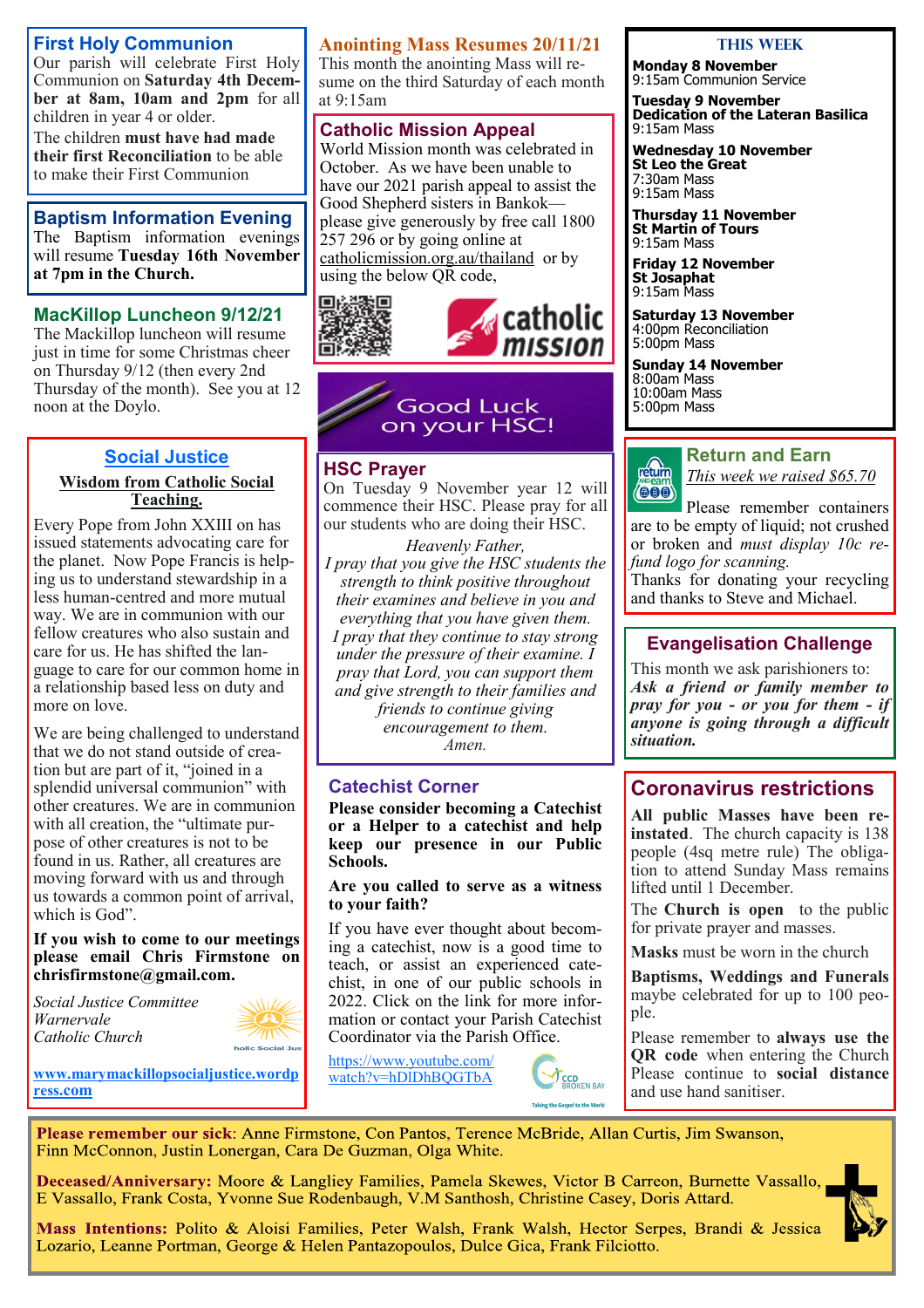# **32nd Sunday in Ordinary Time, Year B**

# **First Reading Kings 17:10-16**

# The widow made a little scone from her flour and brought it to Elijah.

Elijah the Prophet went off to Sidon. And when he reached the city gate, there was a widow gathering sticks; addressing her he said, 'Please bring a little water in a vessel for me to drink.' She was setting off to bring it when he called after her, 'Please' he said, 'bring me a scrap of bread in your hand,' 'As the Lord your God lives,' she replied, 'I have no baked bread, but only a handful of meal in a jar and a little oil in a jug; I am just gathering a stick or two to go and prepared this for myself and my son to eat, and then we shall die.' but Elijah said to here, 'Do not be afraid, go and do as you have said; but first make a little scone of it for me and bring it to me, and then make some for yourself and for your son. For thus the Lord speaks, the God of Israel:

"Jar of meal shall be spent, jug of oil shall not be emptied, before the day when the Lord sends rain on the face of the earth."

The woman went and did as Elijah told her and they ate the food, she, himself and her son. The jar of meal was not spent no the jug of oil emptied, just as the Lord had foretold through Elijah.

The word of the Lord.

# **Responsorial Psalm Ps 145:7-10**

## Praise the Lord, my soul?

It is the Lord who keeps faith for ever, who is just to those who are oppressed. It is he who gives bread to the hungry, the Lord, who sets prisoners free.  $R$ 

It is the Lord who gives sight to the blind, who raises up those who are bowed down. It is the Lord who loves the just, the Lord, who protects the stranger. R

The Lord upholds the widow and orphan but thwarts the path of the wicked. The Lord will reign for ever, Zion's God, from age to age. R